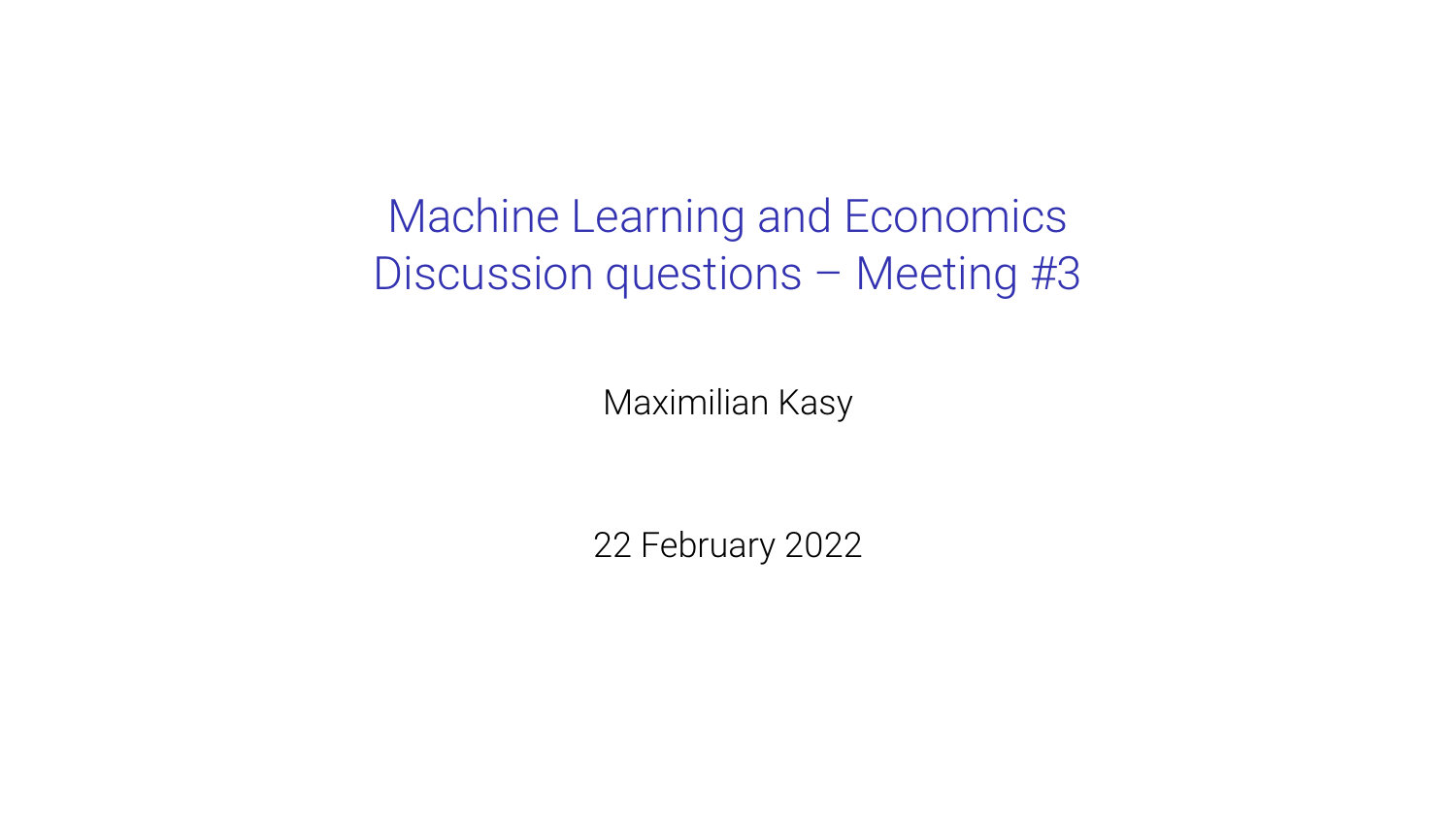## The Limits of Price Discrimination

- The paper discusses redistribution between monopolist and consumers. What about redistribution between different consumers?
- What might this paper tell us about wages and labor market monopsony?
- The paper provides a theoretical "anything goes" result. What are the open empirical questions implied by this?
- Are the extreme points of their analysis empirically realistic?
- What are legal constraints on third degree price discrimination?
- What does this analysis tell us about endogenous segmentation (data acquisition)?